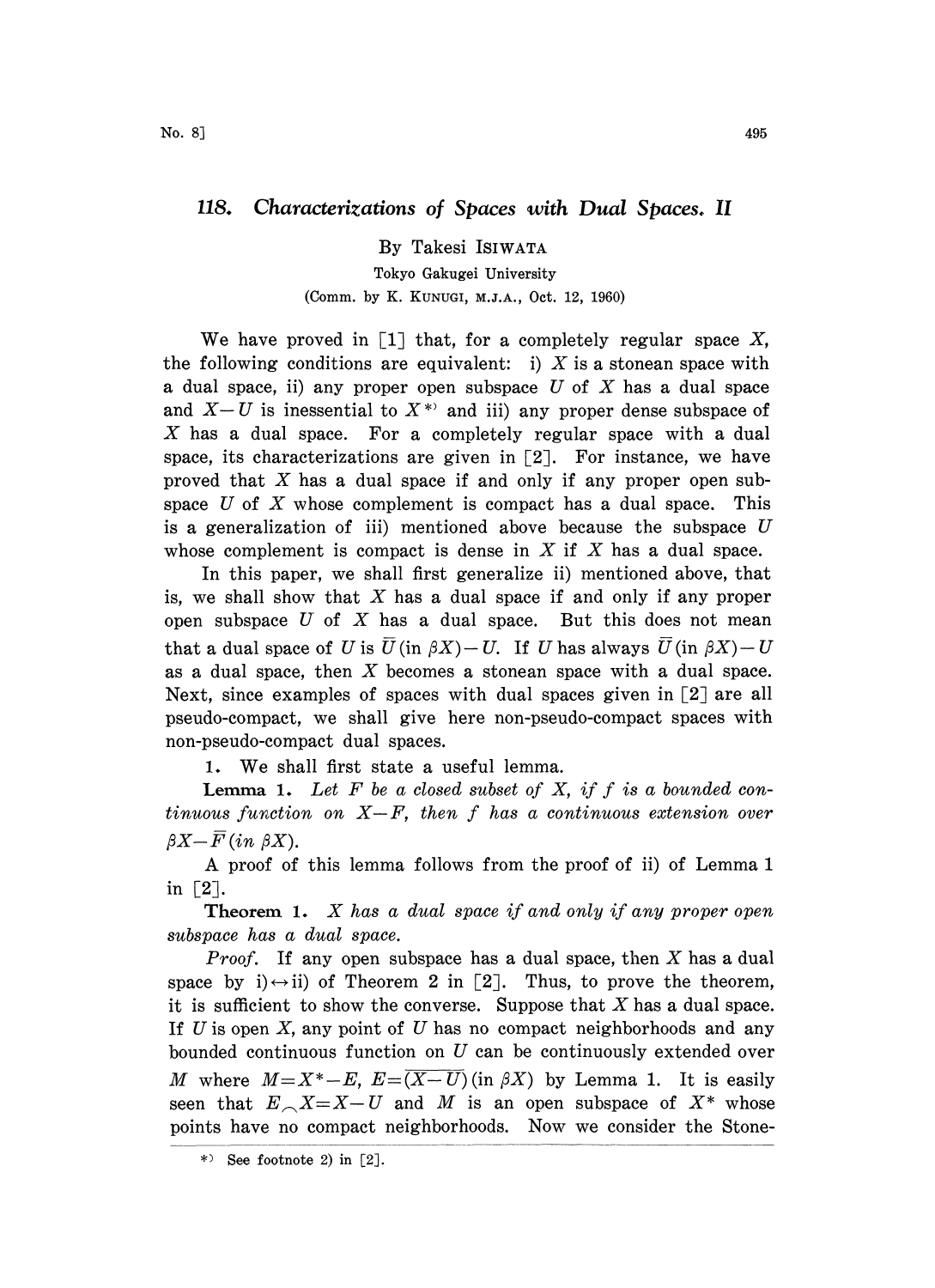Cech compactification Z of  $U^{\vee}M$  and we put  $V=Z-U$ . Then both spaces U and V are dense in Z and every point of U (or of V) has no compact neighborhoods. We shall show that  $U$  has a dual space V. To do this, it is sufficient to show that any bounded continuous function on  $U$  (or on  $V$ ) has a continuous extension over  $V$  (or  $U$ ). A bounded continuous function  $f$  on  $U$  can be continuously extended over  $M$  by Lemma 1, and hence over  $Z$  because  $Z$  is the Stone-Cech compactification of  $U^{\vee}M$ . Conversely a bounded continuous function g on V is continuous on M. By Lemma 1 and by that  $X^*$  has a dual space X, g has a continuous extension over  $U^{\vee}M$ , and hence over Z. We denote by h this extension (over  $Z$ ) of g. It is obvious that  $h$  is a continuous extension of  $g$  over  $V$ . Thus  $U$  has a dual space V.

2. In this section, we shall show the existence of a space  $X$ with a dual space  $X^*$  such that both spaces X and  $X^*$  are not pseudocompact.

If X is not discrete, there is a non-isolated point x. For a given neighborhood W of  $x$ , by the standard construction method of a continuous function for a completely regular space, we can construct a continuous function f such that  $f=1$  on  $X-W$ ,  $f(x)=0$  and  $f(x_n)\rightarrow 0$ for some sequence  $\{x_n\}$ . Let U be an inverse image by f of an open interval  $(0, 1)$ . Then U is a proper open subspace of X and  $1/f$  is an unbounded continuous function on  $U$ . This means that  $U$  is not pseudo-compact. In this case, if X has a dual space, then by Theorem 1, U has a dual space  $U^*$ . But  $U^*$  may be pseudo-compact. Thus, in the following, we assume that  $X$  is a non-pseudo-compact space with a dual space  $X^*$  where  $X^*$  may be pseudo-compact, and we shall construct a subspace Y of  $\beta X$  such that i) Y has a dual space, ii)  $\beta X (=Z) = Y \vee Y^*$ ,  $Y \wedge Y^* = \theta$  and iii) both spaces Y and Y\* are not pseudo-compact.

Since X is not pseudo-compact, there is a family  $\{U_n^1, n=1, 2, \dots\}$ of open sets of X such that i)  $\{U_n^1\}$  is locally finite, ii)  $\overline{U_n^1}$  (in X)  $\sqrt{U_m^1}$ (in X)= $\theta$  and iii) every  $U_n^1$  is regularly open, that is,  $U_n^1$  is equal to an open kernel of  $\overline{U}_n^1$  (in X) (symbolically,  $U_n^1 = \text{Int}_X(\text{Cl}_X U_n^1)$ ). Now let us put  $U_n = \text{Int}_Z(\text{Cl}_Z U_n^1)$ . Then  $U_n$  is regularly open in Z, and hence  $U_n^2 = X^* \cap U_n$  is also regularly open in  $X^*$  (for instance, see  $[3]$ ).

a)  $U_n^2 \sim U_m^2 = \theta$  for  $m \neq n$  (and hence  $U_n \sim U_m = \theta$ ).

Suppose that  $U_n^2 \cap U_m^2 \ni a$   $(n \neq m)$ . Then there is a regularly open subset W in Z containing the point a such that  $U_{n} \cap U_{m} \supset W$ . This implies that  $U_n^1 \cap U_m^1 \supset X \cap W \neq \emptyset$  because X is dense in Z. This is a contradiction.